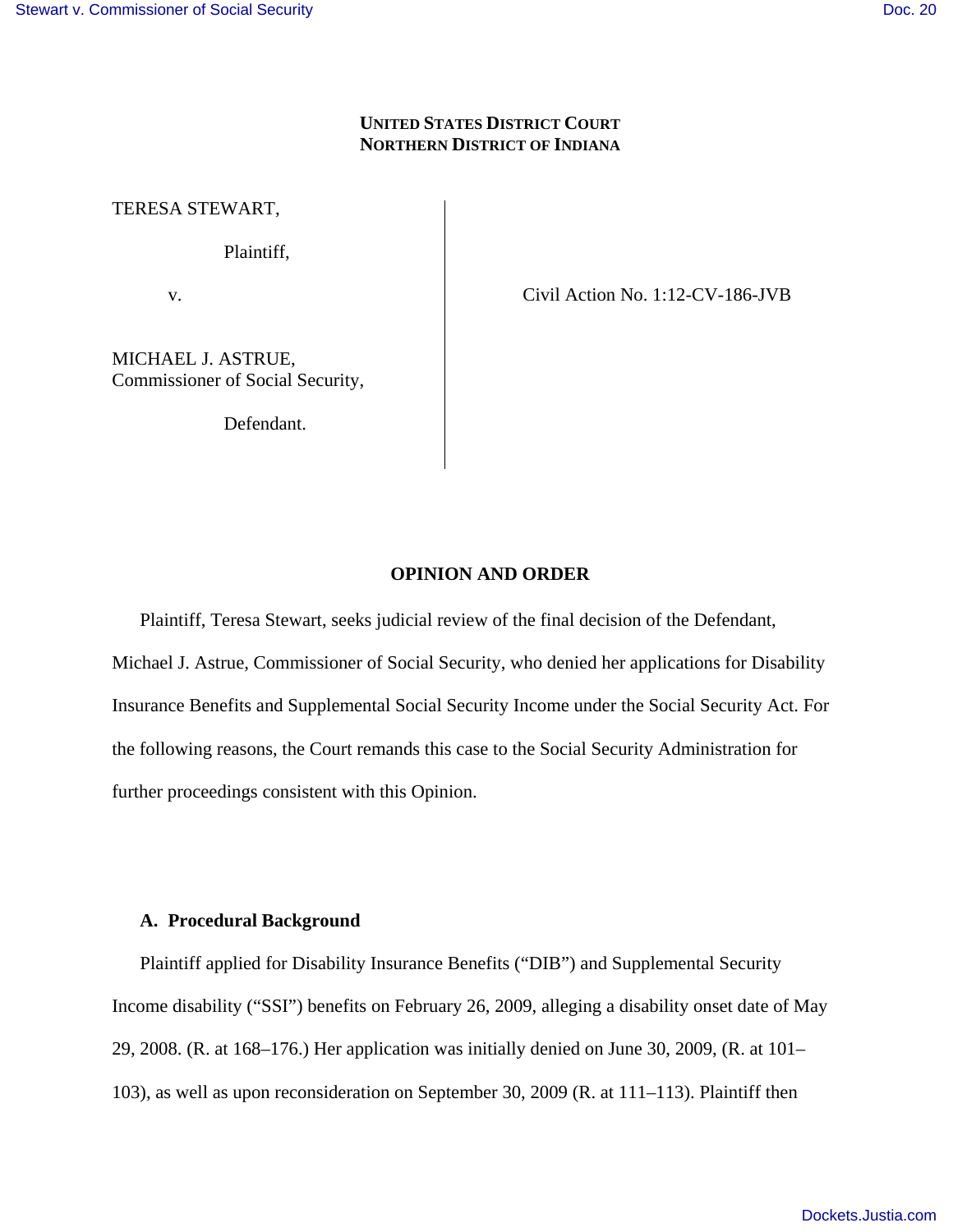requested a hearing before an Administrative Law Judge ("ALJ"). (R. at 117–118.) The hearing was held before on August 23, 2010. (R. at 49–81.) On April 13, 2011, the ALJ determined the Plaintiff was not disabled. (R. at 27–40.) The ALJ initially found that Plaintiff does not have an impairment, or combination of impairments, that qualify as *per se* disabling. (R. at 30.) In defining Plaintiff's residual functioning capacity ("RFC"), the ALJ found that she is unable to:

perform work that imposes close regimentation of production; handle intense contact with the public or strangers; work without the opportunity to sit or stand; walk or stand for more than 50% of the workday; reach extreme postures more than occasionally; walk or stand for longer than twenty minutes at a time; lift and carry greater than twenty pounds occasionally or ten pounds frequently; perform work requiring constant manipulation with the hands or fingers; work in atmospheric concentrations of dust, smoke, or fumes; work in temperature or humidity extremes; work in hazardous conditions; work around vehicles moving in close quarters; and reach more than ninety degrees of cervical rotation.

(R. at 32.) According to the ALJ, this RFC classification allowed for Plaintiff to perform a reduced range of unskilled, light work. (R. at 38.) The ALJ's opinion became final when the Appeals council denied Plaintiff's request for review on May 16, 2012. (R. at 1–4.)

Plaintiff was also denied DIB and SSI in 2005. (R. at 86.) A different ALJ found at that time that Plaintiff had an RFC that was consistent with mildly limited, sedentary work. Given Plaintiff's age at the time, forty-nine, Medical Vocational Rule 202.21 directed that Plaintiff was not disabled. *See* 20 CFR § 404, Subpt. P, App. 2. If Plaintiff was found to have the same RFC in the current decision, at an age of 52, Medical Vocational Rule 202.21 would direct that Plaintiff was disabled and would be entitled to benefits. *See Id*.

## **B. Factual Background**

## **(1)** *Plaintiff's Background and Testimony*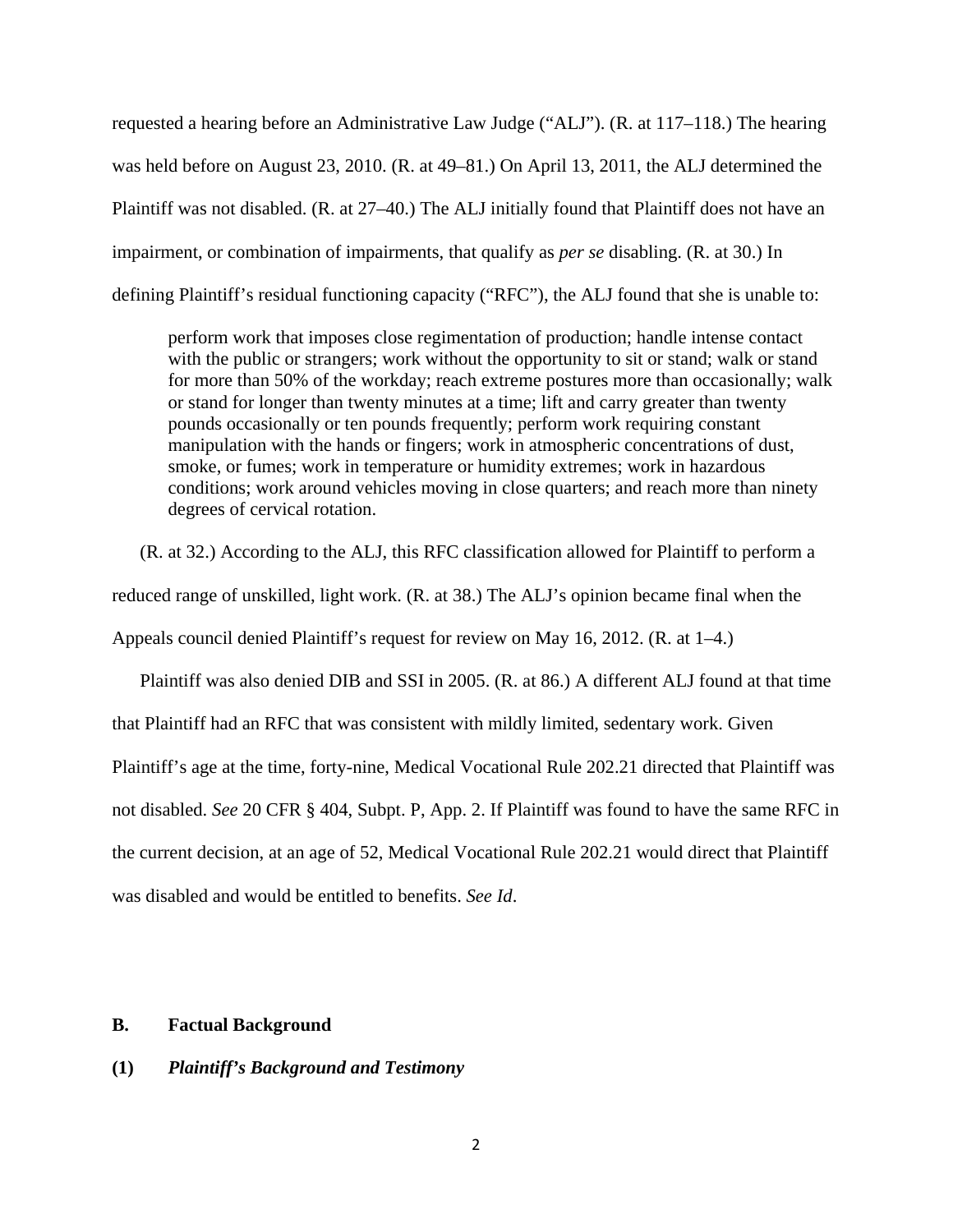Plaintiff was born in 1958. (R. at 316.) She completed one year of college at Ivy Tech (R. at 55) and some job-related training (R. at 55–56.) Since the alleged onset date of May 29, 2008, Plaintiff has not had any income or employment. (R. at 179.) Plaintiff was last employed in 2005 as a receptionist and earned \$1,260 per month. (R. at 202.) As a receptionist, Plaintiff answered switch boards, met vendors, ordered lunches, and generally managed the office. (R. at 217.) She was able to lift fifty pounds and regularly lifted twenty-five pounds. (*Id*.) She spent several hours walking and standing but spent the majority of the time sitting. (*Id*.) Before she was a receptionist, Plaintiff's longest held job was as a restaurant manager. (R. at 202.) She held this position for fourteen years. (*Id*.)

Plaintiff testified that she stopped working because she could no longer get out of bed in the morning and could not keep up with a regular schedule. (R. at 57.) She stated that one of her main problems is not being able to think properly due to her short term memory loss. (R. at 57.) She thinks she could go back to work if she was able to get her memory back but doubts that will ever happen. (*Id*.)

Beyond her mental problems, Plaintiff claimed that she is in nearly constant pain and suffers from extreme fatigue. (R. at 64–69.) Plaintiff further testified that these ailments not only affected her ability to work but also affected her ability to carry out normal daily activities. (R. at 68–71.) She alleges that she has trouble opening bottles (R. at 68–69), cannot look at a computer screen for more than ten minutes (R. at 69), and, on a "bad day", cannot get out of bed. (R. at 70.) Her household chores are limited to cleaning off the table after dinner a few times a week (R. at 71.) and keeping her bed made (*Id*.)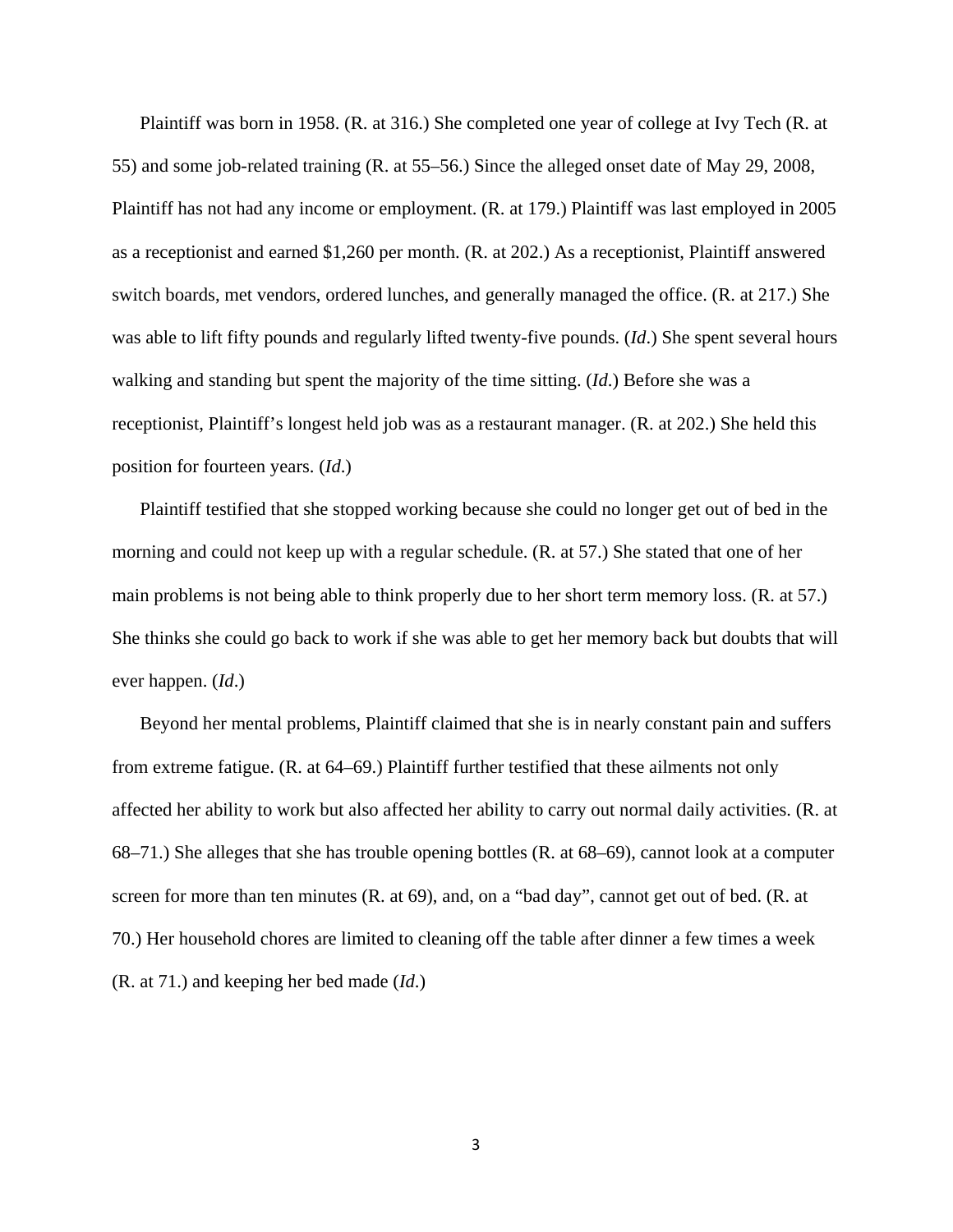## **(2)** *Medical Evidence*

On May 29, 2008, the alleged disability onset date, Plaintiff underwent lumbar decompression and fusion surgery because of a herniated disk that was severely compressing a nerve. (R. at 311–312.) The surgery initially alleviated some of the pain (R. at 349), but she later reported that the nerve pain returned and may have even gotten worse (R. at 340, 342). Medical reports have documented a history of Plaintiff suffering from neck, back, and shoulder problems. (*See* R. at 340, 345, 358, 385, 534, 602.)

Plaintiff also endures extreme, chronic fatigue. She has reported to psychologists that some days she cannot get out of bed (R. at 391), and that she can only work for ten to fifteen minutes before needing to rest. (R. at 423.) In addition, Plaintiff suffers from anxiety and depression, which may contribute to her fatigue. However, a rheumatologist, Dr. Campbell attributes a large amount of the fatigue to severe fibromyalgia. (R. at 489–490.)

## **(3)** *Vocational Expert Testimony*

Vocational expert Charles McBee ("VE") testified at Plaintiff's August 23, 2010, hearing before the ALJ. (R. at 72–79.) The ALJ read to the VE a hypothetical set of limitations that closely resembled Plaintiff's final RFC. (R. at 73–74.) Based upon these limitations, the VE testified that this person could not perform any of Plaintiff's past work. (R. at 74.) The VE, however, did cite ten potential jobs that existed in significant numbers in both the Indiana and national economies. (R. at 75–78.)

Plaintiff's attorney then asked the VE a series of questions that added additional limitations to the ALJ's hypothetical. (R. at 76–79.) The attorney first asked if jobs would exist that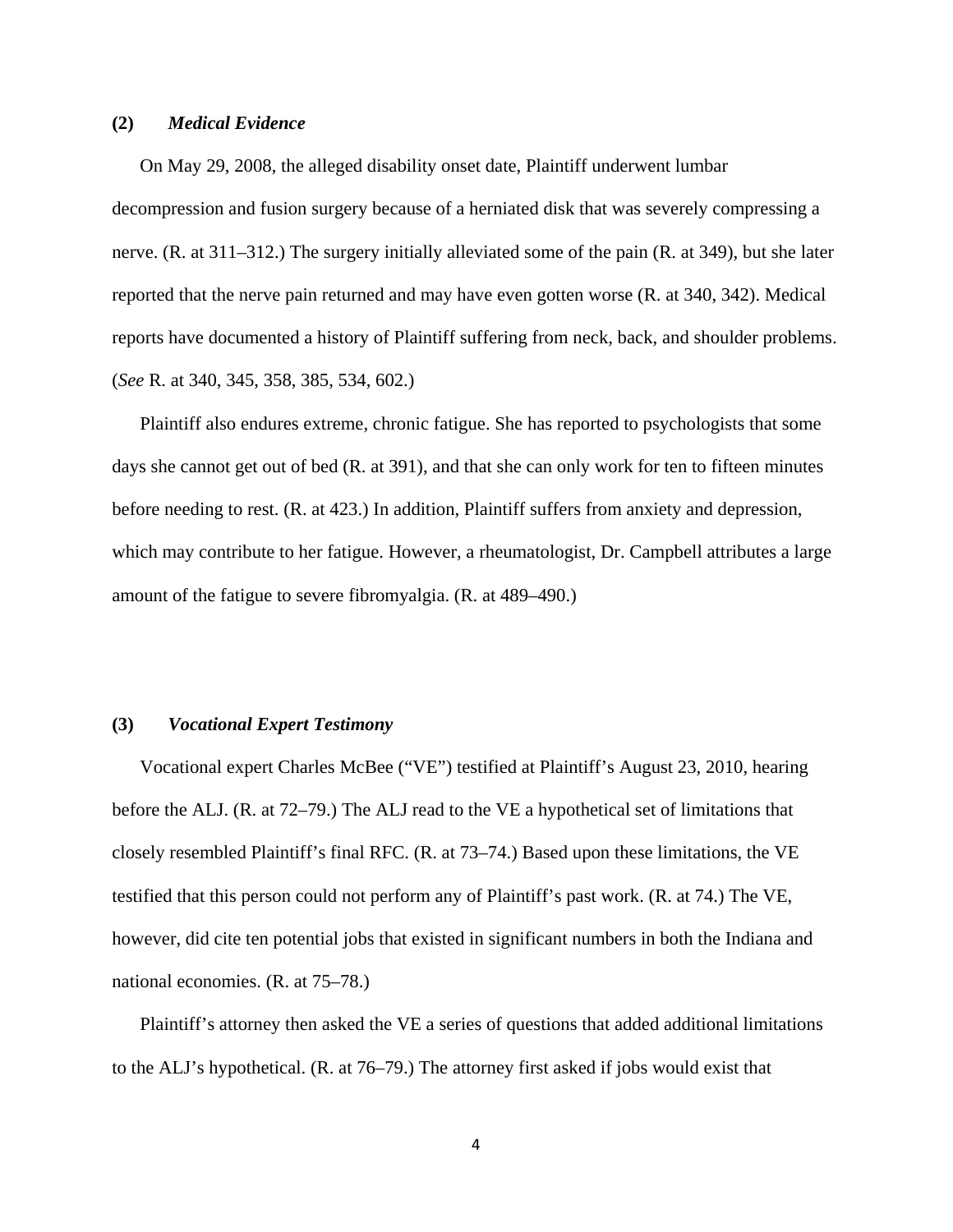accommodated "no more than occasional hand and finger manipulation" as opposed to "no constant manipulation". (R. at 76.) The VE testified that, even with this additional limitation, there would still be jobs that existed in significant numbers. (R. at 76–77.) The attorney then added the limitation of "no manipulation of the hands and fingers" at all. (R. at 78.) The VE stated that there are jobs that exist, but only in limited numbers. (R. at 78.)

The attorney then added more extreme limitations. (R. at 79–80.) First, the attorney asked if a person that would need to rest in the lying down position after looking at a computer screen for twenty minutes could obtain employment. (R. at 79.) The VE testified that there are no jobs that could accommodate that limitation. (R. at 79.) The Plaintiff then proposed two more limitations: having to stand up and walk around for 50% of the work day and being absent more than one day per month. The ALJ stipulated that there would be no jobs that could accommodate such extreme limitations.

## **(4)** *Appeals Council*

Plaintiff submitted additional medical records from Dr. David Lutz of the NueroSpine and Pain Center from late 2009 and early 2010. (R. at 648–665.) The evidence showed that Plaintiff had an affirmative diagnosis of fibromyalgia, received trigger point injections, and was prescribed Cymbalta. (R. at 648, 654–655, 661.) It attempted to rebut the ALJ's statement in his unfavorable decision that there was nothing in the record to show that Plaintiff was definitely given a diagnosis of fibromyalgia. (R. at 35.) The Appeals Council rejected this evidence as not providing a reason for changing the ALJ's decision. (R. at 2.)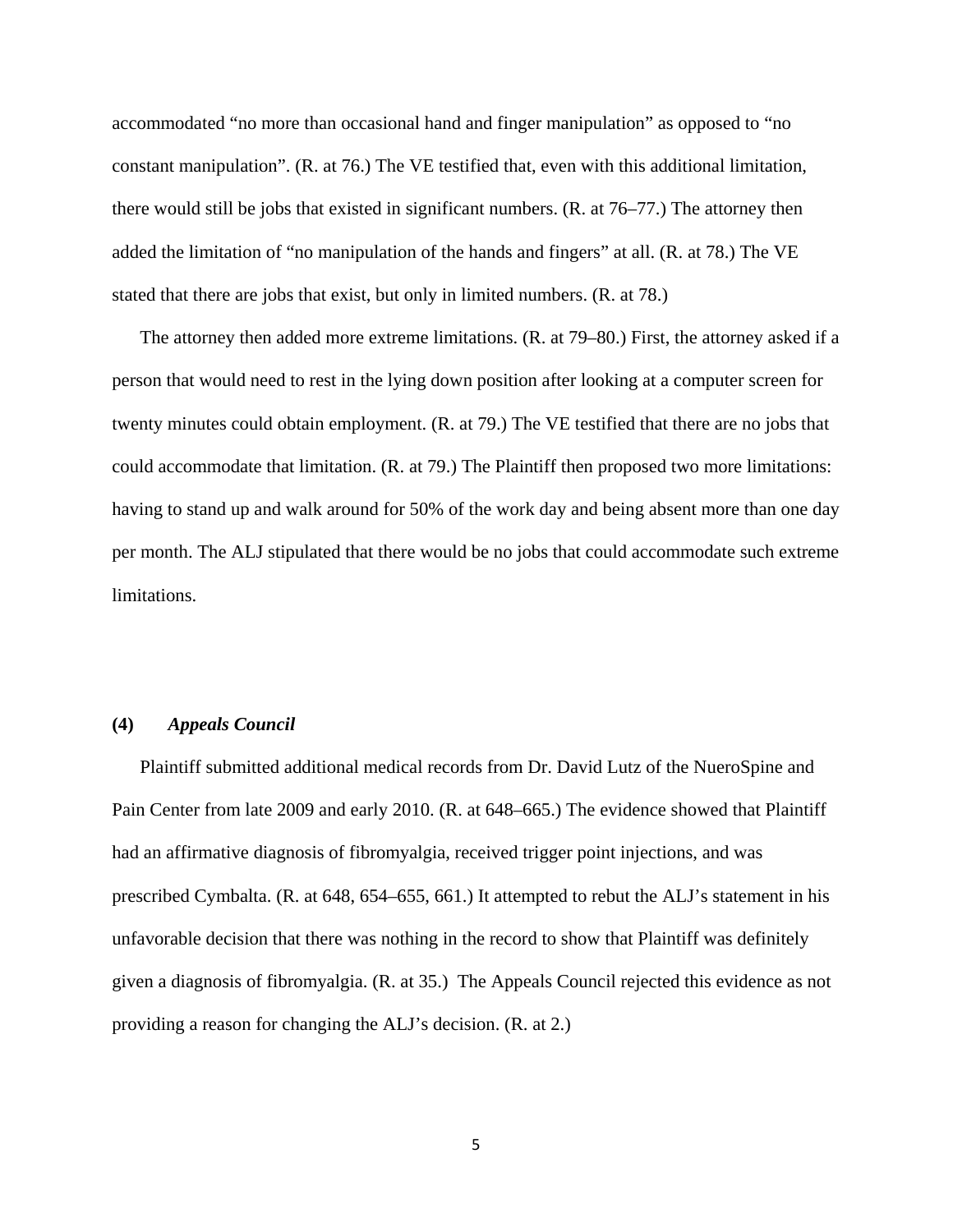Plaintiff also submitted medical records dating from before the alleged disability onset date and after the date of the ALJ's decision. (R. at 2, 666–818.) The Appeals Council rejected this evidence finding that it could not affect the ALJ's decision as it was from an irrelevant time period. (R. at 2.) The Appeals Council encouraged Plaintiff to file for Social Security Benefits again if she wished for that evidence to be considered. (*Id*.)

## **C. Standard of Review**

The Social Security Act requires the ALJ's decision to be supported by substantial evidence. 42 U.S.C. § 405(g). Therefore, a court must uphold the decision if it is reached under the correct legal standard and supported by substantial evidence. *Rohan v. Chater*, F.3d 966, 970 (7th Cir. 1996). Substantial evidence is defined as "such relevant evidence as a reasonable mind might accept as adequate to support a conclusion." *Richardson v. Perales*, 402 U.S. 389, 401 (1971) (*quoting Consolidated Edison Co. v. NLRB*, 305 U.S. 197, 229 (1938)). This Court will not reconsider facts, re-weigh the evidence, resolve conflicts in the evidence, decide questions of credibility, or substitute its judgment for that of the ALJ. *Boiles v. Barnhart*, 395 F.3d 421, 425 (7th Cir. 2005). However, in reviewing the record and the ALJ's decision, this Court will ensure that the ALJ built an "accurate logical bridge from the evidence to his conclusion so that, as a reviewing court, we may access the validity of the agency's ultimate findings and afford a claimant meaningful judicial review." *Scott v. Barnhart*, 297 F.3d 589, 595 (7th Cir. 2002).

## **D. Disability Standard**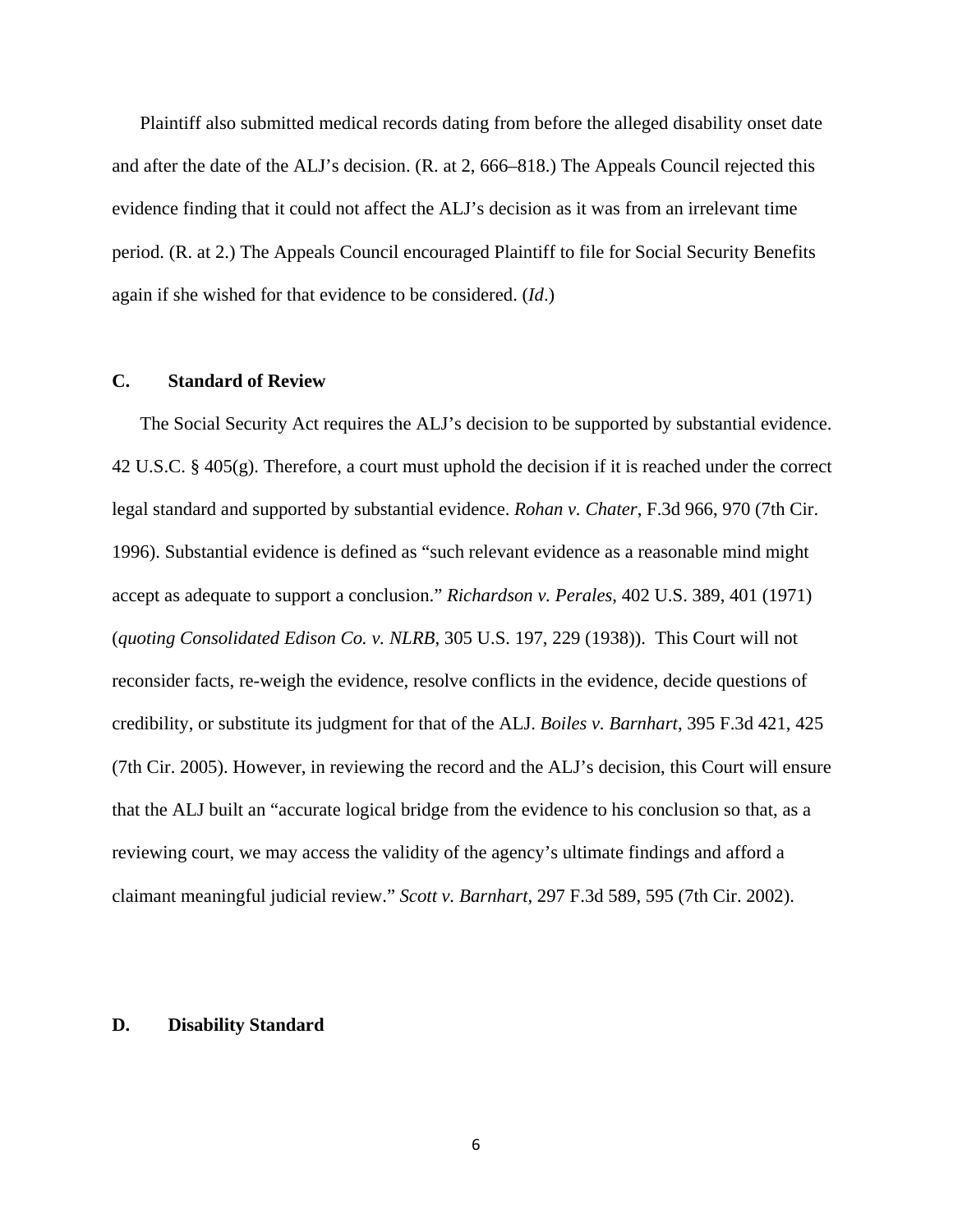To qualify for DIB or SSI benefits, the claimant must establish that she suffers from a disability. A disability is an "inability to engage in any substantial gainful activity by reason of any medically determinable physical or mental impairment which can be expected to result in death or which has lasted or can be expected to last for a continuous period of not less than 12 months." 42 U.S.C. § 423(d)(1)(A). The Social Security Administration ("SSA") established a five-step inquiry to evaluate whether a claimant qualifies for disability benefits. A successful claimant must show:

- (1) she is not presently employed;
- (2) her impairment is severe;
- (3) her impairment is listed or equal to a listing in 20 C.F.R. § 404, Subpart P, Appendix 1;
- (4) she is not able to perform her past relevant work; and
- (5) she is unable to perform any other work within the national and local economy.

*Scheck v. Barnhart*, 357 F.3d 697, 699–700 (7th Cir. 2004).

An affirmative answer leads either to the next step or, on steps three and five, to a finding that the claimant is not disabled. *Zurawski v. Halter*, 245 F.3d 881, 886 (7th Cir. 2001). A negative answer at any point other than step three stops the inquiry and leads to a finding that the claimant is not disabled. *Id*. The burden of proof lies with the claimant at every step other than the fifth, where it shifts to the Commissioner. *Clifford v. Apfel*, 227 F.3d 863, 868 (7th Cir. 2000).

#### **E. Analysis**

Plaintiff asserts four main issues on appeal: (1) whether the ALJ improperly assessed Plaintiff's credibility; (2) whether the ALJ legally erred in defining Plaintiff's RFC; (3) whether the ALJ improperly applied the Medical-Vocational Guidelines; and (4) whether the Appeals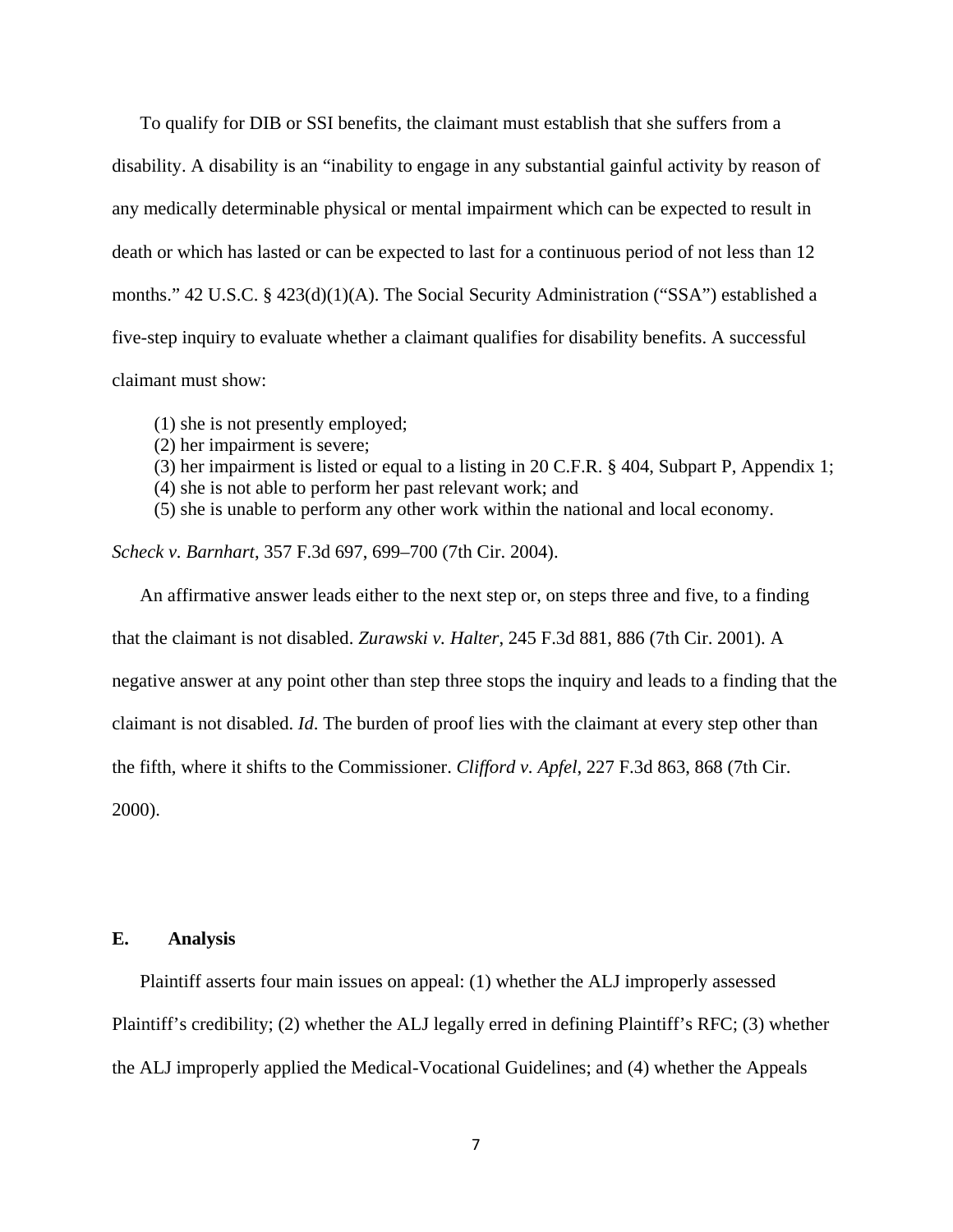Council properly rejected the submission of new evidence, namely, a medical report detailing an affirmative fibromyalgia diagnosis.

The Court is unable to assess the ALJ's credibility finding as he did not build a proper "logical bridge" between the evidence and the conclusion that nearly all of what Plaintiff testified to was "not entirely credible" or "not entirely persuasive.<sup>1</sup> Therefore, a remand is necessary.

The Court cannot reach the level of review on issues (2) and (3) because the ALJ may have incorporated a faulty credibility determination into the assessment of claimant's RFC. The Court does find, though, that the Appeals Council improperly rejected the new evidence, as it was both "new" and "material".

## **(1)** *The ALJ's credibility assessment fails to build a logical bridge*

"An ALJ is in the best position to determine the credibility of witnesses, and we review that determination deferentially." *Craft v. Astrue*, 539 F.3d 668, 678 (7th Cir. 2008) (*citing Sims v. Barnhart*, 442 F.3d 536, 538 (7th Cir. 2006)). The Court will only overturn a credibility finding if it is patently wrong. *Prochaska v. Barnhart*, 454 F.3d 731, 738 (7th Cir. 2006). Demonstrating that the ALJ's credibility finding is patently wrong is a high burden. *Turner v. Astrue*, 390 Fed. Appx. 581, 587 (7th Cir. 2010). But the ALJ must still build a sufficient logical bridge between the evidence and the conclusion to afford this Court the opportunity for meaningful review. *See Shramek v. Apfel*, 226 F.3d 809 (7th Cir. 2000).

<sup>&</sup>lt;sup>1</sup>This Circuit has held that the boilerplate language used in the ALJ's opinion, without more, is meaningless. See, *e.g., Parker v. Astrue*, 597 F.3d 920, 920 (7th Cir. 2010); *Bjornson v. Astrue*, 671 F.3d 640, 643 (7th Cir. 2012).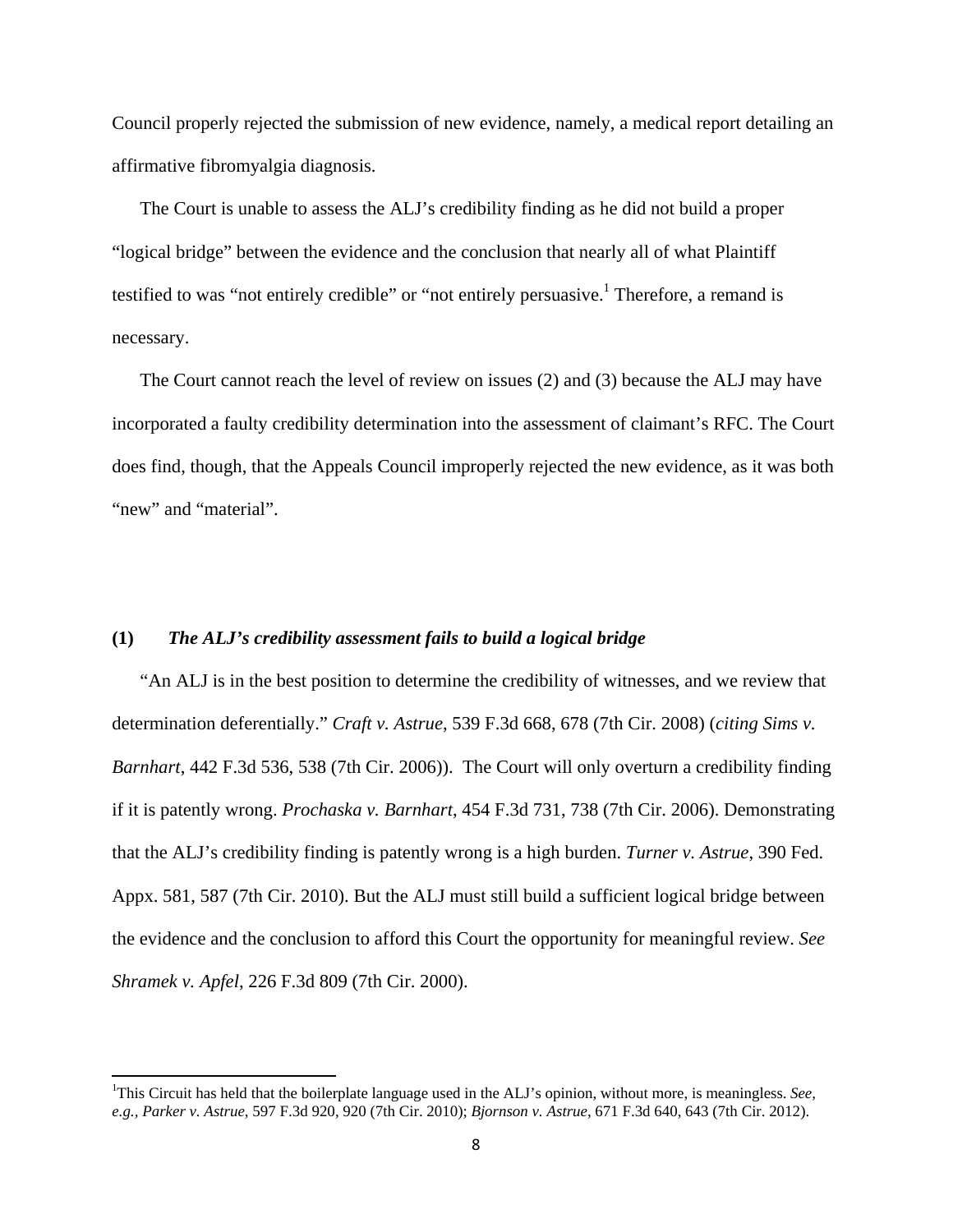The ALJ begins his credibility determination with the familiar boilerplate language: "[t]he following allegations made by the claimant . . . are found to be not entirely credible, especially with regard to the extent or duration of the alleged symptoms and limitations." (R. at 33.) The ALJ then goes on to list nearly everything that the claimant has alleged. It appears to the Court that the ALJ believed almost nothing of what Plaintiff claimed.

The ALJ states that her credibility is lessened by several factors. (R. at 33.) The first of which is that she was previously found to be not disabled by the SSA in 2005. (*Id*.) The ALJ does not explain why he finds this to lessen her credibility. Plaintiff is not a serial filer<sup>2</sup> and her medical condition has significantly changed since her last filing<sup>3</sup>. The Court finds this determination to be especially troubling, because the ALJ in the 2005 case found her RFC to be consistent with sedentary work. A similar conclusion in this case, given her age, would yield a finding of disabled. Accordingly, the Court cannot find this to be a harmless error. On remand, the ALJ must explain why he found this to lessen Plaintiff's credibility.

The ALJ also found Plaintiff's daily activities to undermine her credibility. Plaintiff's daily activities include:

being able to watch a computer for at least short periods of time, watch television, do some laundry, drive a car sometimes, leave her home unaccompanied, count change, go to church sometimes, talk on the phone to others, and read the Bible. In addition, the Claimant and Ms. Coe testified that the claimant tried to help clean up the kitchen two or three times per week and Ms. Coe added that the claimant kept her room clean.

(R. at 36–37.) The ALJ then stated that all of these activities support the finding that the claimant is not limited as she claims. (R. at 37.) It is unclear to the Court how these minimal daily activities undermine any of Plaintiff's allegations. It would seem that a person who suffers from severe pain and fatigue would still have the ability to count change. On remand, the ALJ must

 2 Besides the denial in 2005, Plaintiff has only filed for social security benefits one other time in 1981. (R. at 190.)

 $3$  Plaintiff had lumbar decompression and fusion surgery. Supra at 5.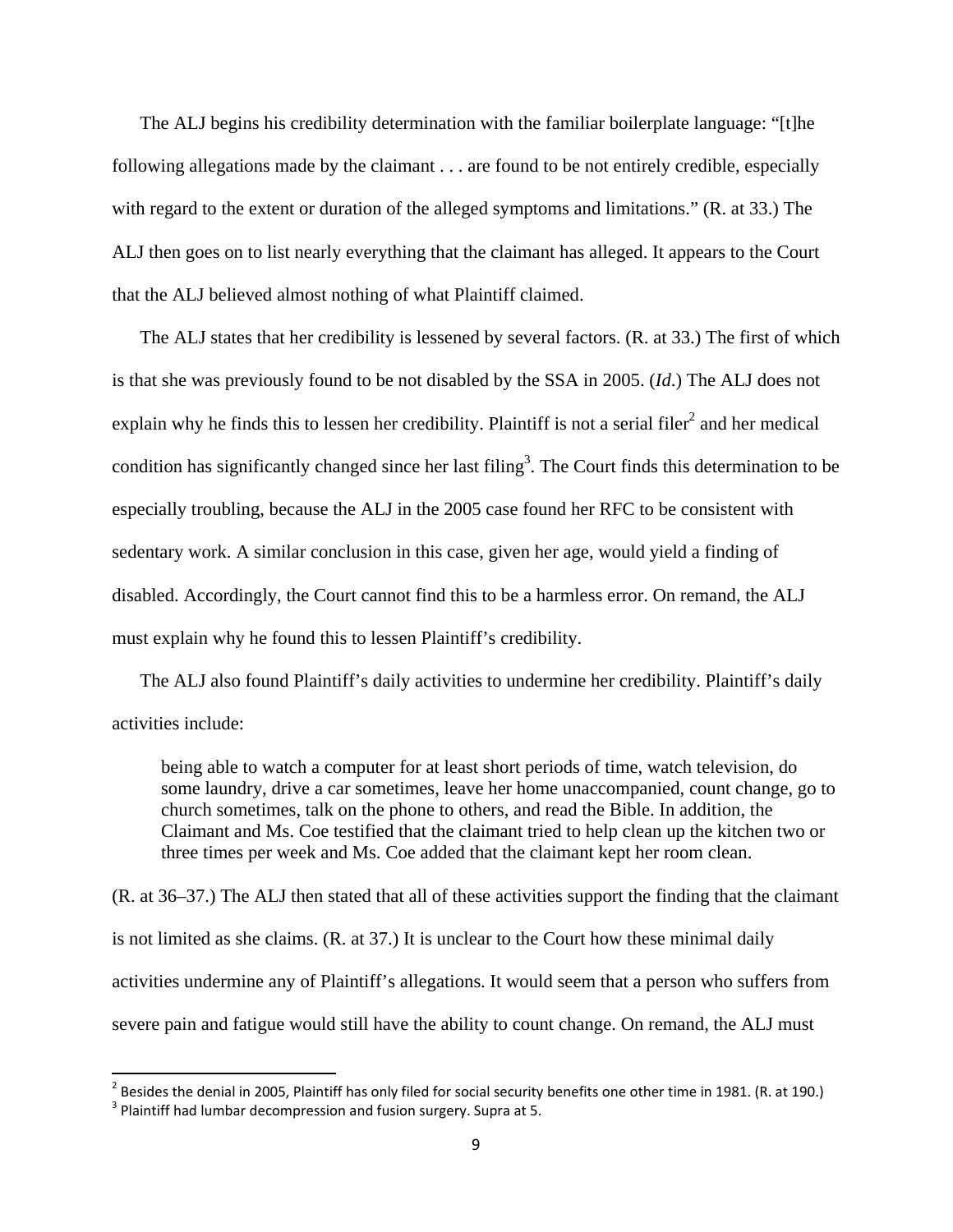articulate, at least minimally, why he finds these daily activities to be inconsistent with Plaintiff's alleged symptoms.

This is not to say that the ALJ failed entirely. The ALJ did cite to record and explained a significant portion of his conclusions. But this Court agrees with the principle that "an administrative agency's decision cannot be upheld when the reasoning process employed by the decision maker exhibits deep logical flaws." *Carradine v. Barnhart*, 360 F.3d 751 (7th Cir. 2004) (*citing Steele v. Barnhart*, 290 F.3d 936, 941 (7th Cir. 2002); *Sarchet v. Chater*, 78 F.3d 305, 307 (7th Cir. 1996); *Adorno v. Shalala*, 40 F.3d 43, 44 (3rd Cir. 1994)). The ALJ stating that a prior denial of benefits lessens Plaintiff's credibility, without explanation, constitutes a deep logical flaw. Furthermore, the ALJ must explain why Plaintiff's ability to do minimal daily chores lessens her credibility in any way. *See, e.g., Clifford v. Apfel*, 227 F.3d 863, 872 (7th Cir. 2000) ("minimal daily activities, such as those in issue, do not establish that a person is capable of engaging in substantial physical activity").

## **(2)** *RFC determination and the Medical-Vocational Guidelines*

Plaintiff claims that the ALJ did not consider her sleep dysfunction in defining the RFC. The Court agrees that the ALJ failed to adequately explain what role Plaintiff's sleep dysfunction had in the RFC assessment. The Court can only assume that the ALJ discounted the severity of the sleep dysfunction because of an adverse credibility finding. But because a claimant's credibility is determined before the RFC is assessed, this Court cannot reach the level of review on the issue of the RFC. To the extent that the ALJ does not believe Plaintiff's well-documented sleep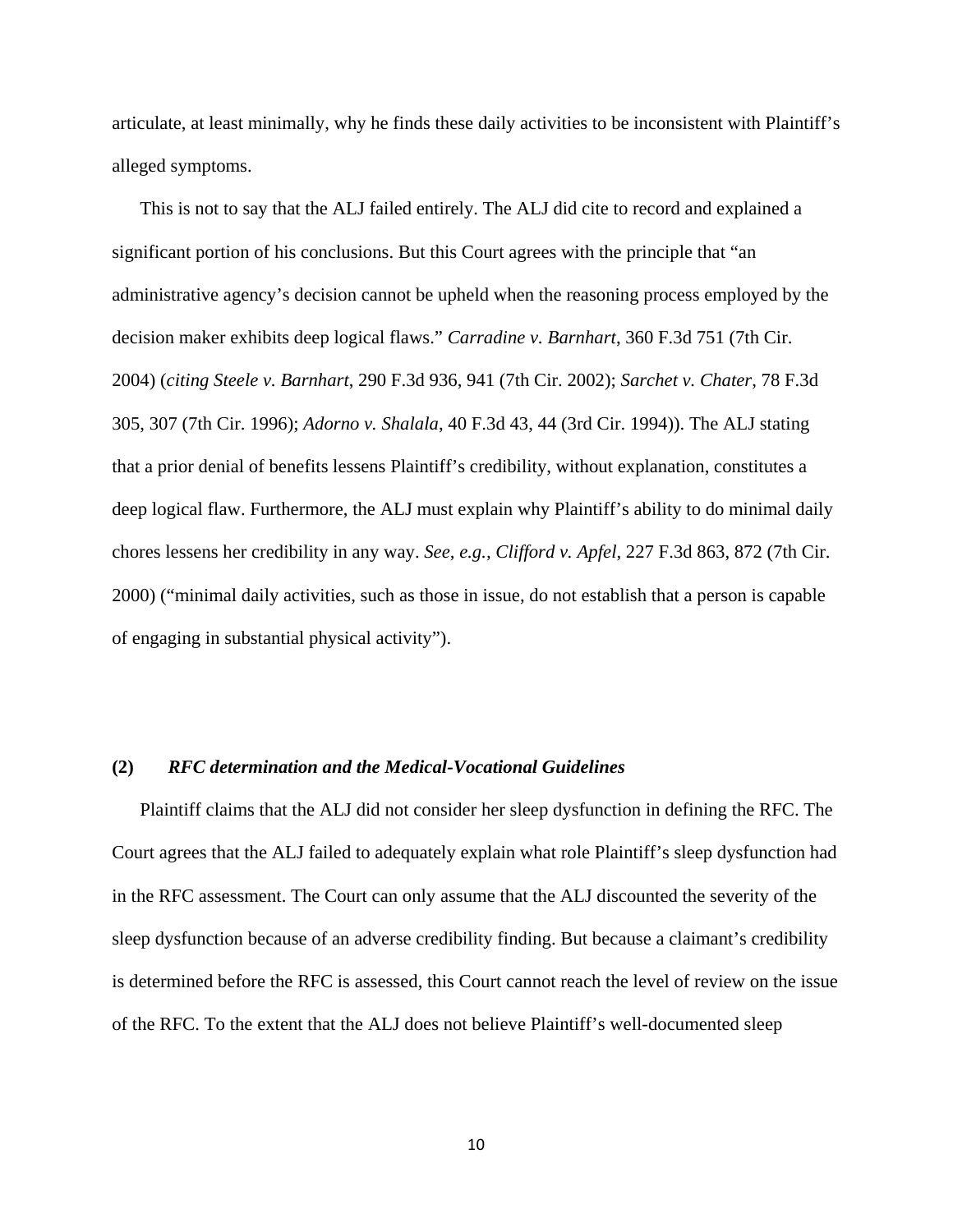dysfunction, the ALJ should build a logical bridge between that conclusion and the evidence contained in the record.

For the same reasons, this Court cannot reach the level of review on the issue of the Medical-Vocational Guidelines.

## **(3)** *The Appeals Council Improperly Rejected the New Evidence*

Plaintiff submitted additional medical evidence confirming a diagnosis of fibromyalgia to the Appeals Council. But the Appeals Council rejected the evidence finding that it "did not provide a basis for changing the ALJ's decision." (R. at 2.) This Court will review the Appeals Council's decision *de novo*. *Farrell v. Astrue*, 692 F.3d 767, 771 (7th Cir. 2012).

The Appeals Council must consider the evidence if it is both "new" and "material." *Id*.; 20 C.F.R. § 404.970(b) ("If new and material evidence is submitted, the Appeals Council shall consider the additional evidence only where it relates to the period on or before the date of the administrative law judge hearing decision.") "New" simply requires that the evidence be new to the administrative record. *Farrell*, 692 F.3d 767, 771. Materiality, on the other hand, is a casespecific inquiry.

The ALJ based part of his decision on the fact that "there is no medical evidence of record to support a finding that the claimant was definitely given this diagnosis [of fibromyalgia]." (R. at 35.) The new evidence attempts to fill in this gap. It is certainly material if the Court agrees that there was no positive diagnosis of fibromyalgia. However, on page 490 of the record, it appears to the Court that Dr. Campbell diagnosed Plaintiff with fibromyalgia: "[s]he has severe fibromyalgia with trigger points, muscle pain, stiffness, fatigue and poor rest." In any event, the